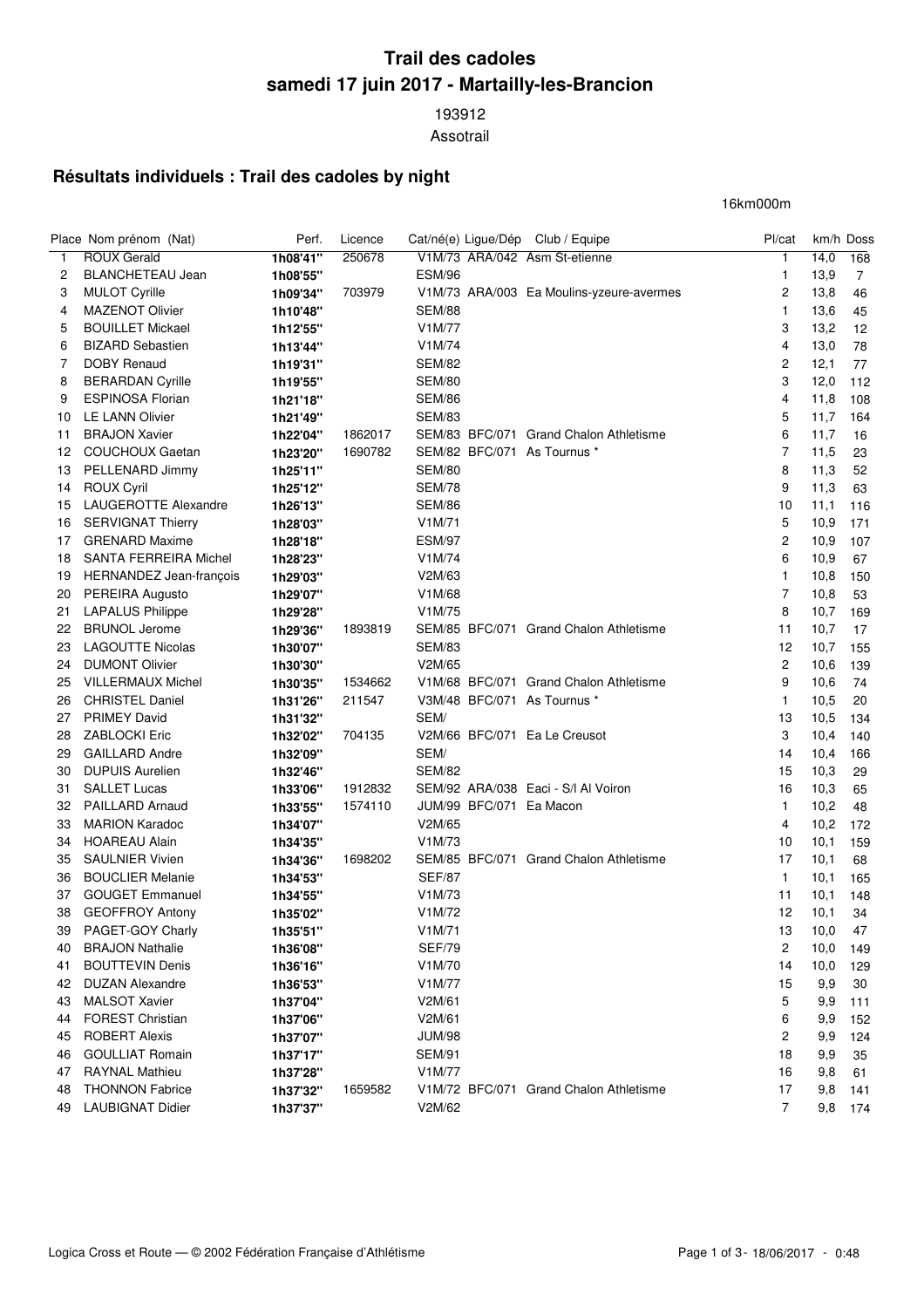| 50       | <b>DELANCE Michael</b>                          | 1h37'46"             |         | V1M/73                         |                                        | 18             | 9,8        | 146          |
|----------|-------------------------------------------------|----------------------|---------|--------------------------------|----------------------------------------|----------------|------------|--------------|
| 51       | MALNOY Jean-yves                                | 1h37'58"             | 1754647 |                                | V1M/69 BFC/071 Grand Chalon Athletisme | 19             | 9,8        | 43           |
| 52       | <b>CHAINTREUIL Florent</b>                      | 1h38'10"             | 1935450 |                                | SEM/92 ARA/069 Beaujolais Runners      | 19             | 9,8        | 19           |
| 53       | <b>PONS Franck</b>                              | 1h38'19"             |         | V2M/67                         |                                        | 8              | 9,8        | 118          |
| 54       | <b>BOUHET Romain</b>                            | 1h38'22"             |         | <b>SEM/81</b>                  |                                        | 20             | 9,8        | 11           |
| 55       | <b>CONVERS Yann</b>                             | 1h38'33"             |         | V1M/75                         |                                        | 20             | 9,7        | 153          |
| 56       | <b>PELUS Bastien</b>                            | 1h38'35"             |         | <b>SEM/94</b>                  |                                        | 21             | 9,7        | 130          |
| 57       | <b>BACHELET Julien</b>                          | 1h38'56"             |         | <b>SEM/82</b>                  |                                        | 22             | 9,7        | $\mathbf{1}$ |
| 58       | <b>LEFRANC Dominique</b>                        | 1h39'03"             | 1598163 |                                | V2M/65 BFC/071 Grand Chalon Athletisme | 9              | 9,7        | 156          |
| 59       | <b>GUILLOT Aurelie</b>                          | 1h39'11"             |         | <b>SEF/79</b>                  |                                        | 3              | 9,7        | 100          |
| 60       | <b>LEBLANC Yves</b>                             | 1h39'18"             |         | V1M/70                         |                                        | 21             | 9,7        | 151          |
| 61       | <b>CLEAU Emy</b>                                | 1h39'20"             |         | <b>SEM/78</b>                  |                                        | 23             | 9,7        | 21           |
| 62       | <b>GUICHERET Vivien</b>                         | 1h40'03"             |         | <b>SEM/87</b>                  |                                        | 24             | 9,6        | 109          |
| 63       | <b>BELLICOT Patrick</b>                         | 1h40'08"             |         | V3M/54                         |                                        | $\overline{c}$ | 9,6        | 138          |
| 64       | <b>MATHEY Olivier</b>                           | 1h40'10"             |         | <b>SEM/80</b>                  |                                        | 25             | 9,6        | 44           |
| 65       | <b>TAILHARDAT Laurent</b>                       | 1h40'34"             |         | V2M/64                         |                                        | 10             | 9,5        | 72           |
| 66       | <b>BALLIGAND Olivier</b>                        | 1h41'00"             |         | V1M/72                         |                                        | 22             | 9,5        | 3            |
| 67       | <b>PERRIN Loic</b>                              | 1h41'32"             |         | <b>SEM/80</b>                  |                                        | 26             | 9,5        | 154          |
| 68       | <b>PELUS Francis</b>                            | 1h41'48"             |         | <b>JUM/98</b>                  |                                        | 3              | 9,4        | 131          |
| 69       | <b>PIERRE Florent</b>                           | 1h42'01"             |         | <b>SEM/91</b>                  |                                        | 27             | 9,4        | 160          |
| 70       | <b>MARMORAT David</b>                           | 1h42'03"             |         | <b>JUM/99</b>                  |                                        | 4              | 9,4        | 128          |
| 71       | <b>FOUCHEROT Stephane</b>                       | 1h42'51"             |         | <b>SEM/85</b>                  |                                        | 28             | 9,3        | 32           |
| 72       | <b>BRODARD François</b>                         | 1h43'15"             |         | V1M/76                         |                                        | 23             | 9,3        | 135          |
| 73       | <b>CHAPUIS Sebastien</b>                        | 1h43'34"             |         | V1M/75                         |                                        | 24             | 9,3        | 173          |
| 74       | <b>PAPILLON Eddy</b>                            | 1h43'39"             |         | <b>SEM/91</b>                  |                                        | 29             | 9,3        | 50           |
| 75       | <b>DUCROTVERDUN Matthias</b>                    |                      |         | <b>SEM/94</b>                  |                                        | 30             | 9,2        | 114          |
|          | <b>GUILLOT Stephane</b>                         | 1h43'54"<br>1h44'08" |         | <b>SEM/79</b>                  |                                        | 31             | 9,2        | 101          |
| 76<br>77 | <b>BOURDON Olivier</b>                          | 1h44'31"             | 1942099 |                                | SEM/80 BFC/071 Ea Macon                | 32             |            | 14           |
|          |                                                 |                      |         | V1M/77                         |                                        | 25             | 9,2<br>9,2 | 73           |
| 78       | VACHERESSE Stephane                             | 1h44'32"             |         |                                |                                        |                |            |              |
| 79       | <b>MATRON</b> Jean-pierre<br><b>RION Jerome</b> | 1h44'56"             |         | <b>SEM/79</b><br><b>SEM/78</b> |                                        | 33<br>34       | 9,1        | 127<br>62    |
| 80       | <b>TRUCHOT Samuel</b>                           | 1h45'37"             |         | V1M/75                         |                                        | 26             | 9,1        | 167          |
| 81       |                                                 | 1h46'16"             |         |                                |                                        |                | 9,0        |              |
| 82       | <b>COUTROUTSIOS Gilles</b>                      | 1h46'17"             |         | <b>SEM/80</b>                  |                                        | 35             | 9,0        | 24           |
| 83       | <b>BON Maxime</b>                               | 1h46'18"             | 1655823 |                                | ESM/95 BFC/071 Ea Le Creusot           | 3              | 9,0        | 106          |
| 84       | PRZYBYLA Sylvain                                | 1h46'52"             | 188367  |                                | V1M/68 BFC/071 Ea Le Creusot           | 27             | 9,0        | 57           |
| 85       | <b>BERGERET Steve</b>                           | 1h47'10"             |         | <b>SEM/79</b>                  |                                        | 36             | 9,0        | 5            |
| 86       | <b>CLERC Regis</b>                              | 1h47'38"             |         | <b>SEM/79</b>                  |                                        | 37             | 8,9        | 137          |
| 87       | <b>REY Corentin</b>                             | 1h48'13"             |         | SEM/                           |                                        | 38             | 8,9        | 123          |
| 88       | <b>BOUILLET Stephane</b>                        | 1h48'30"             |         | V1M/77                         |                                        | 28             | 8,8        | 13           |
| 89       | DENOYELLE David                                 | 1h49'21"             | 1509217 | V1M/74                         | <b>Grand Chalon Athletisme</b>         | 29             | 8,8        | 25           |
| 90       | <b>BOILEAU Sandrine</b>                         | 1h51'09"             |         | V1F/70                         |                                        | 1              | 8,6        | 9            |
| 91       | <b>BOUTIER Celine</b>                           | 1h51'28"             |         | V1F/75                         |                                        | 2              | 8,6        | 15           |
| 92       | <b>RENAUD Jerome</b>                            | 1h51'28"             |         | SEM/                           |                                        | 39             | 8,6        | 157          |
| 93       | PAILLARD Olivier                                | 1h51'41"             |         | V1M/73                         |                                        | 30             | 8,6        | 49           |
| 94       | <b>HUMBLOT Estelle</b>                          | 1h51'58"             |         | <b>SEF/92</b>                  |                                        | 4              | 8,6        | 39           |
| 95       | <b>VERMEERSCH Sophie</b>                        | 1h53'28"             |         | V2F/67                         |                                        | 1              | 8,5        | 79           |
| 96       | <b>BONNEFOUX Dimitri</b>                        | 1h53'39"             |         | <b>SEM/78</b>                  |                                        | 40             | 8,4        | 175          |
| 97       | <b>MONNOT Eric</b>                              | 1h53'47"             |         | V2M/64                         |                                        | 11             | 8,4        | 120          |
| 98       | <b>DUCROTVERDUN Maxime</b>                      | 1h54'33"             |         | <b>SEM/90</b>                  |                                        | 41             | 8,4        | 113          |
| 99       | <b>BELIN Fabrice</b>                            | 1h56'35"             |         | V1M/70                         |                                        | 31             | 8,2        | 4            |
|          | 100 LEGATE Stephane                             | 1h56'59"             |         | <b>SEM/81</b>                  |                                        | 42             | 8,2        | 145          |
| 101      | <b>COTESSARD Maud</b>                           | 1h57'06"             |         | <b>SEF/79</b>                  |                                        | 5              | 8,2        | 122          |
|          | 102 ROY Bernard                                 | 1h57'13"             |         | V3M/54                         |                                        | 3              | 8,2        | 64           |
|          | 103 CORNU Alain                                 | 1h57'14"             |         | V2M/62                         |                                        | 12             | 8,2        | 22           |
|          | 104 PIQUERAS Thierry                            | 1h57'21"             |         | V2M/61                         |                                        | 13             | 8,2        | 54           |
|          | 105 DIMARTINO Sarah                             | 1h57'24"             |         | <b>SEF/87</b>                  |                                        | 6              | 8,2        | 115          |
|          | 106 SABOURIN Michael                            | 1h57'43"             |         | V1M/75                         |                                        | 32             | 8,2        | 136          |
|          | 107 GASTEL Julien                               | 1h57'54"             |         | V1M/75                         |                                        | 33             | 8,1        | 33           |
|          | 108 DESBOIS Corinne                             | 1h58'09"             |         | V1F/72                         |                                        | 3              | 8,1        | 161          |
|          | 109 PRELY Sandy                                 | 1h58'16"             |         | <b>SEF/80</b>                  |                                        | 7              | 8,1        | 55           |
|          | 110 HENRY Daniel                                | 1h58'25"             | 1536806 |                                | V3M/53 BFC/071 As Tournus *            | 4              | 8,1        | 125          |